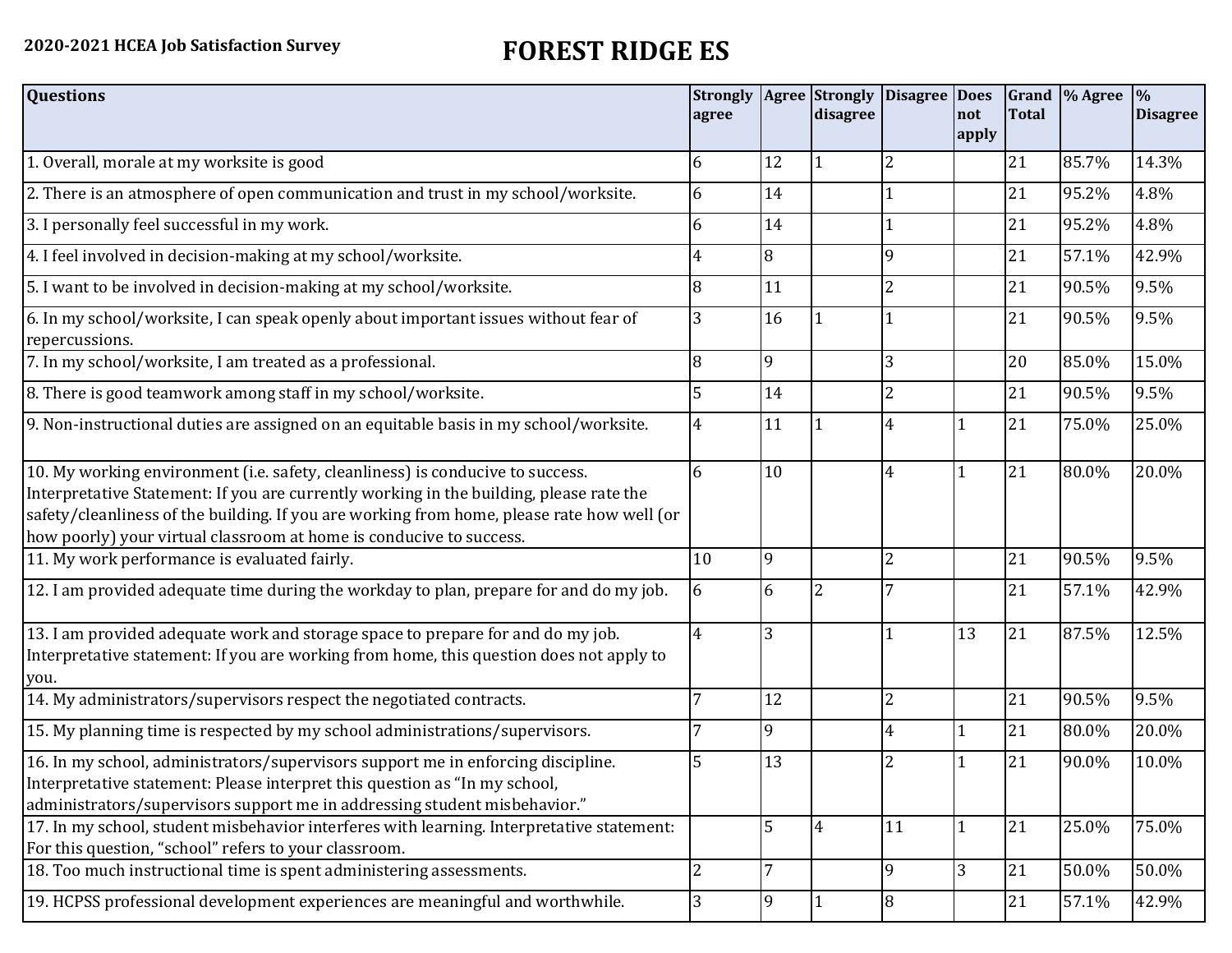## **2020-2021 HCEA Job Satisfaction Survey FOREST RIDGE ES**

| 20. Increased workload has contributed to a decline in my morale.                                                                                          | 4              | 13 |                | 2              |                | 21 | 85.0%   | 15.0%  |
|------------------------------------------------------------------------------------------------------------------------------------------------------------|----------------|----|----------------|----------------|----------------|----|---------|--------|
| 21. I am paid fairly.                                                                                                                                      |                | 9  | 6              | 6              |                | 21 | 42.9%   | 57.1%  |
| 22. I have confidence in the leadership exhibited by the HCPSS Superintendent.                                                                             | 5              | 11 |                | 3              |                | 20 | 84.2%   | 15.8%  |
| 23. I have confidence in the leadership exhibited by the Howard County Board of<br>Education.                                                              |                | 11 | 3              | 5              |                | 21 | 60.0%   | 40.0%  |
| 24. I have confidence in the leadership exhibited by the Howard County Education<br>Association (HCEA).                                                    | 12             | 8  |                |                |                | 21 | 95.2%   | 4.8%   |
| 25. I feel that HCPSS offers me the possibility of advancing professionally in the field of<br>education.                                                  |                | 15 |                | 3              |                | 20 | 80.0%   | 20.0%  |
| 26. In my position, I receive appropriate and adequate support and training.                                                                               | 6              | 13 |                | $\overline{2}$ |                | 21 | 90.5%   | 9.5%   |
| 27. During this current school year, I have experienced harassing behavior from<br>colleagues.                                                             |                |    | 10             | 8              |                | 19 | $0.0\%$ | 100.0% |
| 28. During this current school year, I have experienced harassing behavior from<br>administrators/supervisors.                                             |                |    | 11             | 9              |                | 21 | $0.0\%$ | 100.0% |
| 29. During this current school year, I have experienced harassing behavior from parents.                                                                   |                | 3  | 8              | 9              |                | 21 | 15.0%   | 85.0%  |
| 30. At my school I spend most of my PIP time on non-instructional activities.                                                                              |                | 3  | 1              | 12             | $\overline{4}$ | 21 | 23.5%   | 76.5%  |
| 31. At my school our administrator includes time during PIP for teacher-initiated<br>collaboration.                                                        |                | 8  |                | 4              | 5              | 20 | 73.3%   | 26.7%  |
| 32. In my school, I spend too much time in meetings.                                                                                                       | 3              | 4  | $\overline{2}$ | 12             |                | 21 | 33.3%   | 66.7%  |
| 33. In my school, there is adequate support for special education students.                                                                                |                | 9  | 3              | 3              | 4              | 21 | 64.7%   | 35.3%  |
| 34. My administrator/supervisor provides people working from home with flexibility in<br>their workday.                                                    | 6              | 10 |                | 4              |                | 21 | 80.0%   | 20.0%  |
| 35. My administrator/supervisor has reasonable expectations of workload for staff while<br>in virtual learning.                                            | 6              | 14 |                |                |                | 21 | 95.2%   | 4.8%   |
| 36. Students have adequate technology and tools (hardware/software/connectivity) to<br>participate in virtual learning.                                    | 3              | 14 |                | 3              |                | 20 | 85.0%   | 15.0%  |
| 37. Staff have adequate technology hardware (e.g. computers, document cameras, other<br>technology hardware) to meet the requirements of virtual learning. |                | 12 |                |                |                | 21 | 90.5%   | 9.5%   |
| 38. HCPSS has provided the software I need to do my job and collaborate with colleagues.                                                                   |                | 12 | 1              |                |                | 21 | 90.5%   | 9.5%   |
| 39. The software and online services provided by HCPSS to do my job are difficult and/or<br>time-consuming to use.                                         | 2              | 5  | 5              | 9              |                | 21 | 33.3%   | 66.7%  |
| 40. In my class, I feel that students are engaged in virtual learning                                                                                      | $\overline{2}$ | 10 | 1              | 6              |                | 20 | 63.2%   | 36.8%  |
|                                                                                                                                                            |                |    |                |                |                |    |         |        |